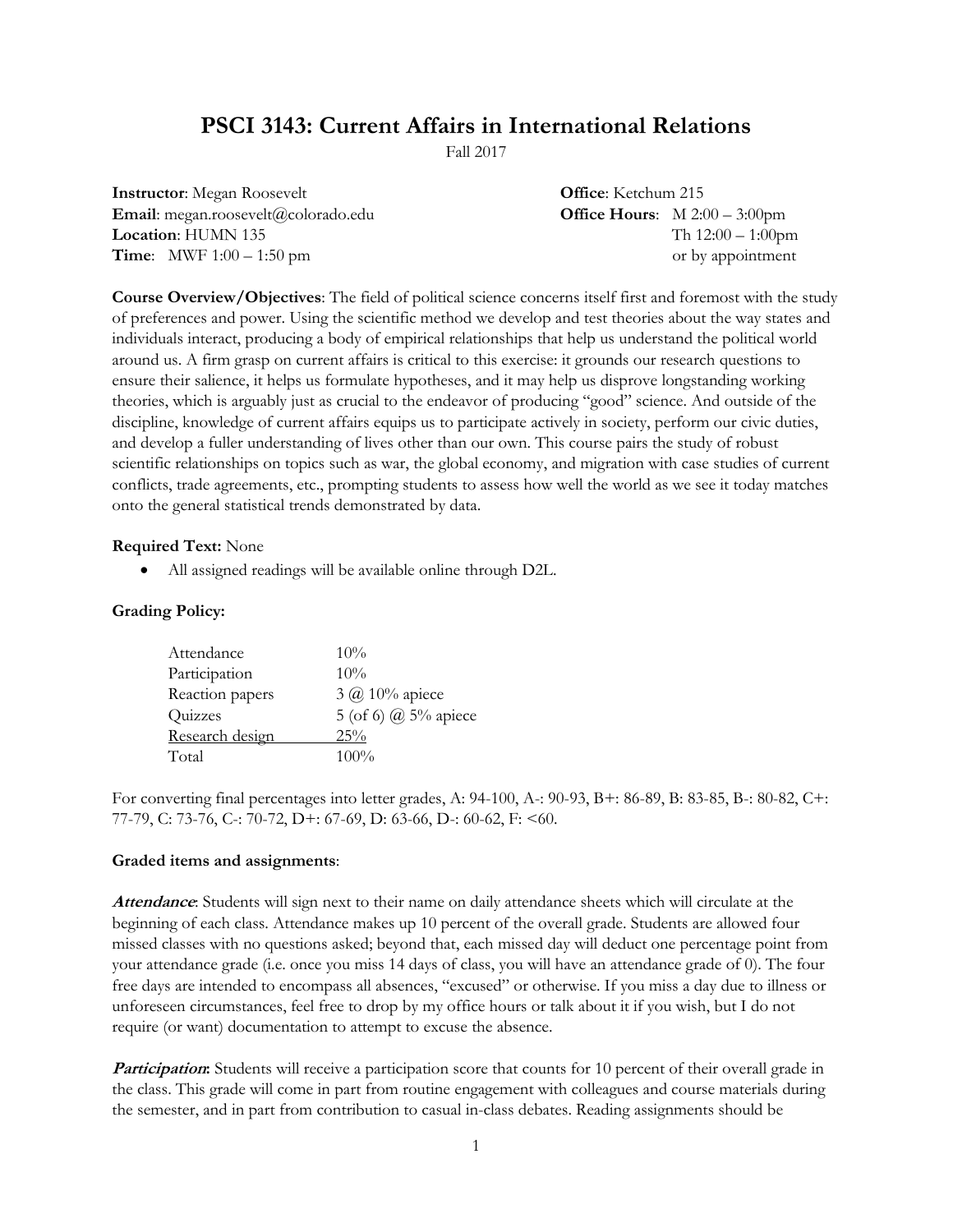completed before the class for which they are assigned; as an upper-division class, this course will require readings for most days, including some peer-reviewed scientific articles. While you may not understand all of the quantitative testing, you should make your best effort to understand the arguments put forth and the broader debates in which they are situated. If you need help with effective reading strategies for academic writing, please come by office hours.

**Reaction papers:** students will complete three short written assignments between Weeks 4 and 16, each accounting for 10 percent of their grade (30% total), demonstrating comprehension of the material covered in the week prior, and analyzing it by making connections to other topics covered, lived experience, and/or other newsworthy events. These should be *turned in in hard copy at the start of class on Mondays* and should be approximately one page, single-spaced, in Times New Roman 12pt or comparable font, with standard margins. You may space out your completion of these papers throughout Weeks 4-16 however you like, but keep in mind that students are rewarded for improvement over the course of the semester, and waiting until the final three weeks will limit the amount and quality of feedback you will receive to foster such improvement. The best papers will make connections between theories and current events that have not already been explicitly made in class.

**Quizzes:** There will be six short quizzes administered at my discretion throughout the semester. I will drop your lowest (or one missing) quiz score, and the remaining five will each account for five percent of your overall grade.

**Research design:** In lieu of a final exam, students will complete a research design – think of this as the "front half" (i.e. everything before data, testing, and analysis of results) of an academic research paper, worth 25 percent of the overall grade. This will be due both in hard copy and electronically via D2L on the last day of class, Wednesday, December 13. With guidance later in the semester, students will develop an original research question, motivated by relevance to broader debates in international relations, and propose a theory and hypotheses that could answer this question. The research design should also propose possible sources of evidence and tests for these hypotheses, but will not be graded on methodological rigor. Detailed guidelines will be available on D2L.

Late work policy: All late work will be penalized by one letter grade for every day it is late. This is mainly applicable to the research design assignment, but may apply to reaction papers as well if students fail to complete three before Week 16.

**Note: This class will cover sensitive and controversial topics, including (but not limited to) refugee crises, foreign policy debates, and strategies of terrorism. We will watch documentaries that may be graphic in parts. The goal of covering such subjects is to prompt thoughtful, informed, and respectful dialogue, and as such, I encourage students to participate even when it challenges them personally. However, I cannot make you do so; feel free to talk to me if you have any concerns about the topics we will cover or the ways in which we will address them.** 

#### **Class Schedule:**

### **Week 1: Introduction**

- Monday,  $8/28$ : Syllabus day and introduction to the class
- Wednesday, 8/30: The evolution of normal science
	- o Reading: Kuhn, Thomas S. 1962. *The Structure of Scientific Revolution* (excerpt). University of Chicago Press.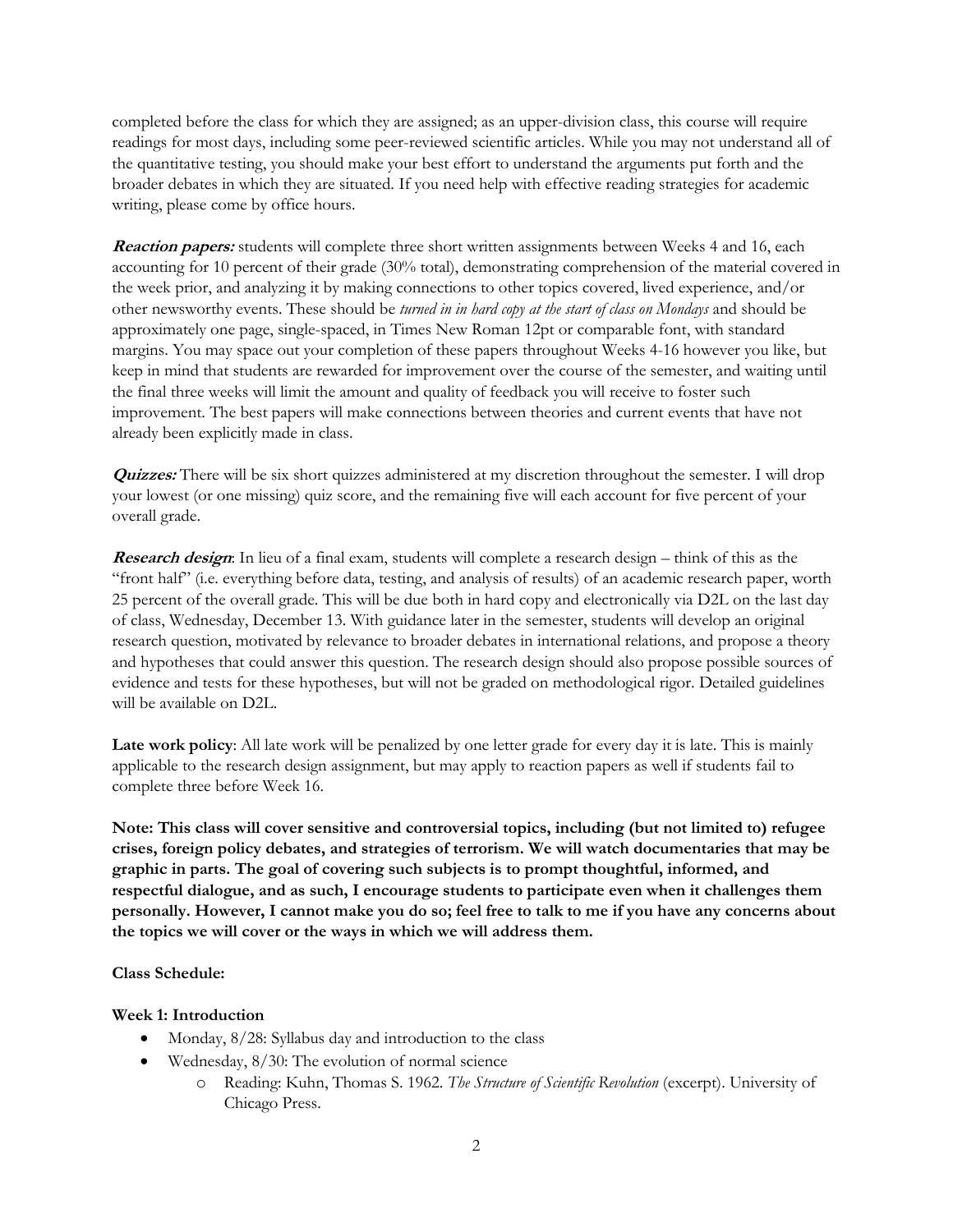Friday, 9/01: **\*\*\*\*no class – APSA annual conference\*\*\*\***

## **Week 2: The Origins of International Relations**

- Monday, 9/04: **\*\*\*\*no class – Labor Day holiday\*\*\*\***
- Wednesday, 9/06: Grand theories of IR Realism and Liberalism
- Friday,  $9/08$ : Grand theories of IR Constructivism and Marxism

## **Week 3: A Brief Who's Who in International Politics**

- Monday, 9/11: States and Intergovernmental Organizations
	- o Reading: Hafner-Burton, Emilie M., Jana von Stein, and Erik Gartzke. 2009. "International Organizations Count." *Journal of Conflict Resolution* 52(2): 175-188.
- Wednesday 9/13: Individuals politicians and citizens
	- o Reading: Huddy, Leonie, David O. Sears, and Jack S. Levy. 2013. "Introduction: Theoretical Foundations of Political Psychology," in *The Oxford Handbook of Political Psychology* (2nd ed). Oxford University Press.
- Friday, 9/15: Social media as a political phenomenon

## **Week 4: Russia**

- Monday, 9/18: The Gerasimov Doctrine and Russia's military strategy
	- o Reading: Connell, Mary Ellen, and Ryan Evans. "Russia's 'Ambiguous Warfare' and Implications for the US Marine Corps." *CNA,* May 2015.
- Wednesday, 9/20: Guest lecture the US-Russia relationship in historical context
	- o Reading: "Assessing Russian Activities and Intentions in Recent US Elections." Declassified *Intelligence Community Assessment*, January 6, 2017.
- Friday, 9/22: A centuries-old struggle with Westernization
	- o "Russian Culture Wars Take Centre Stage: An Outbreak of Competitive Cultural Toadying in Moscow." *The Economist*, August 19, 2017.

# **Week 5: China**

- Monday,  $9/25$ : The Great Firewall governing the most populated country in the world
	- o Reading: King, Gary, Jennifer Pan, and Margaret E. Roberts. 2017. "How the Chinese Government Fabricates Social Media Posts for Strategic Distraction, Not Engaged Argument." *American Political Science Review* 111(3): 484-511.
- Wednesday, 9/27: The renminbi currency as a political tool
	- o Reading: Bergsten, C. Fred. "China is No Longer Manipulating its Currency." Petersen Institute for International Economics, published November 18, 2016.
- Friday, 9/29: Quiet investment Chinese interests in Latin America and Africa
	- o Reading: "A Golden Opportunity: China's President Ventures into Donald Trump's Backyard," *The Economist,* November 17, 2016.
	- o Reading: Adisu, Kinfu, Thomas Sharkey, and Sam C. Okoroafo. 2010. "The Impact of Chinese Investment in Africa." *International Journal of Business and Management* 5(9): 3-9.

### **Week 6: North Korea**

- Monday, 10/02: Strategies in International War and Security
	- o Reading: Morgan, P. M. 1983. *Deterrence: A Conceptual Analysis*. Sage Press: p. 11-26.
- Wednesday, 10/04: US-North Korean Diplomacy Since the 1950s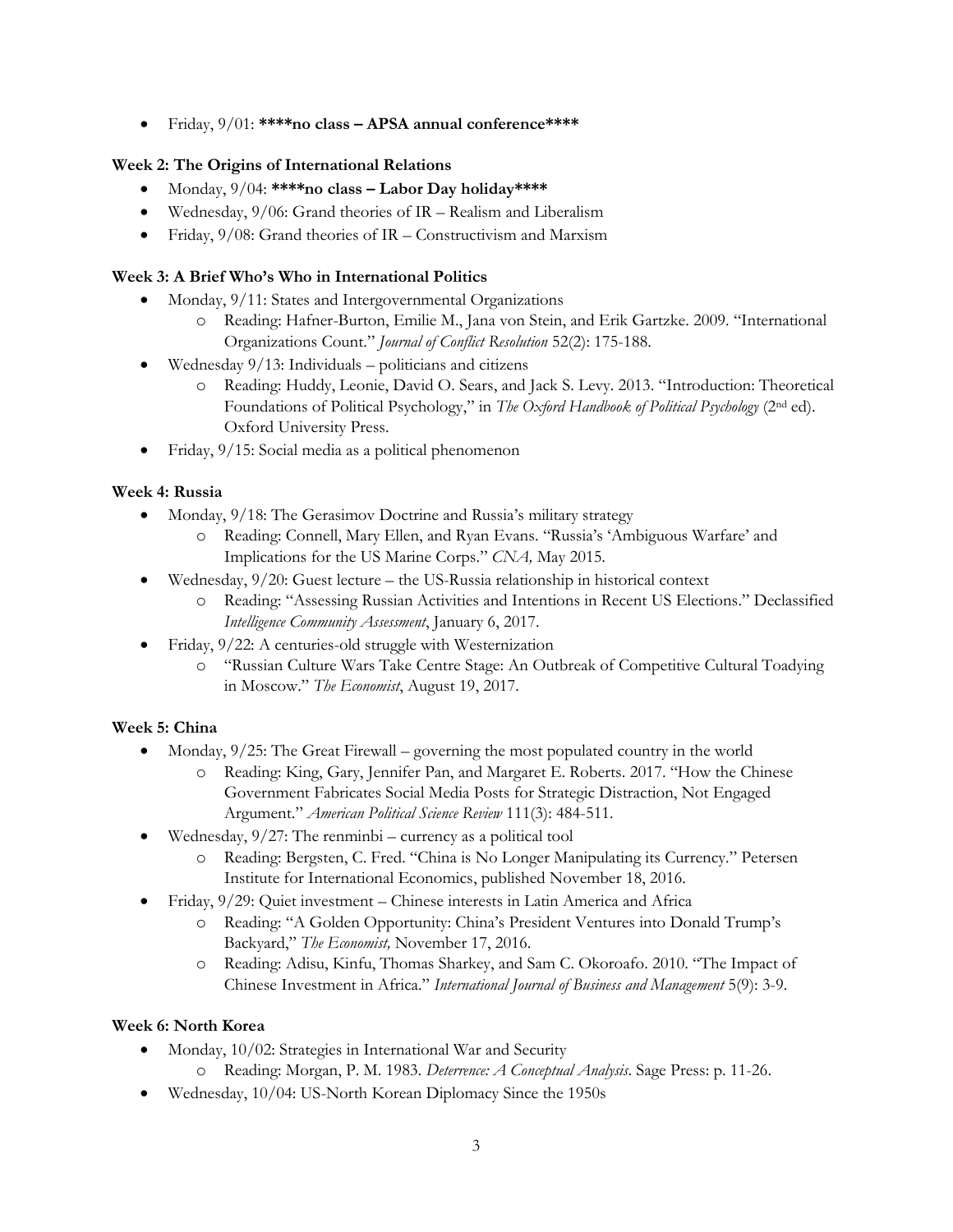- o Reading: Stanton, Joshua, Sung-Yoon Lee, and Bruce Klingner. "Getting Tough on North Korea: How to Hit Pyongyang Where It Hurts." *Foreign Affairs*, May/June 2017.
- Friday, 10/06: Brinksmanship between Trump and Kim Jong Un

# **Week 7: Islam, Islamism, and Democracy**

- Monday, 10/09: Islam, Politics, and Political Islam
	- o Reading: Noor, Farish A. 2003. "What is the Victory of Islam? Towards a Different Understanding of the *Ummah* and Political Success in the Contemporary World," in Safi, Omid (ed.). *Progressive Muslims: On Gender, Justice, and Pluralism.* Oneworld.
- Wednesday, 10/11: The Arab Spring and its Aftermath
	- o Reading: "Blanket Repression is the Wrong Way to Deal with Political Islamists," *The Economist*, August 26, 2017.
- Friday, 10/13: Prospects for Democracy in the Middle East
	- o Reading: Jamal, Amaney A. 2006. "Reassessing Support for Islam and Democracy in the Arab World?" *World Affairs* 169(2): 51-63.

# **Week 8: ISIS in North Africa and the Levant**

- Monday, 10/16: What does ISIS control look like?
	- o Reading: "'We Feel We Are Cursed: Life under ISIS in Sirte, Libya." *Human Rights Watch* report, May 18, 2016.
- Wednesday, 10/18: Understanding Terror Tactics
	- Reading: Kydd, Andrew H. and Barbara F. Walter. "The Strategies of Terrorism" in Shiraev, Eric B. and Vladislav M. Zubok (eds). *International Relations*. Oxford University Press.
	- o Reading: Reese, Michael J., Keven G. Ruby, and Robert A. Pape. 2017. "Days of Action or Restraint? How the Islamic Calendar Impacts Violence." *American Political Science Review* 111(3): 439-459.
- Friday, 10/20: Syria's White Helmets

# **Week 9: Migration**

- Monday, 10/23: Trends in migration flows & policy, and their effects o "Legal Migration and its Skills Dimension." *Inform* 5, May 2010. *European Training Foundation.*
- Wednesday, 10/25: Why are people anti-immigrant?
	- o Reading: Hainmueller, Jens, and Michael J. Hiscox. 2010. "Attitudes toward Highly Skilled and Low-skilled Immigration: Evidence from a Survey Experiment." *American Political Science Review* 104(1): 61-84.
	- o Hopkins, Daniel J. 2010. "Politicized Places: Explaining Where and When Immigrants Provoke Local Opposition." *American Political Science Review* 104(1): 40-60.
- Friday, 10/27: Right-wing populism and migration politics

# **Week 10: Brexit and the EU**

- Monday,  $10/30$ : The good times
	- o Reading: Dinan, Desmond. 2005. "Introduction," excerpted from *Ever Closer Union: An Introduction to European Integration*. Lynne Rienner Publishers. p. 1-8.
- Wednesday, 11/01: The break-up
	- o Reading: Dhingra, Swati. "Salvaging Brexit: The Right Way to Leave the EU." *Foreign Affairs* November/December 2016.
- Friday, 11/03: What's next?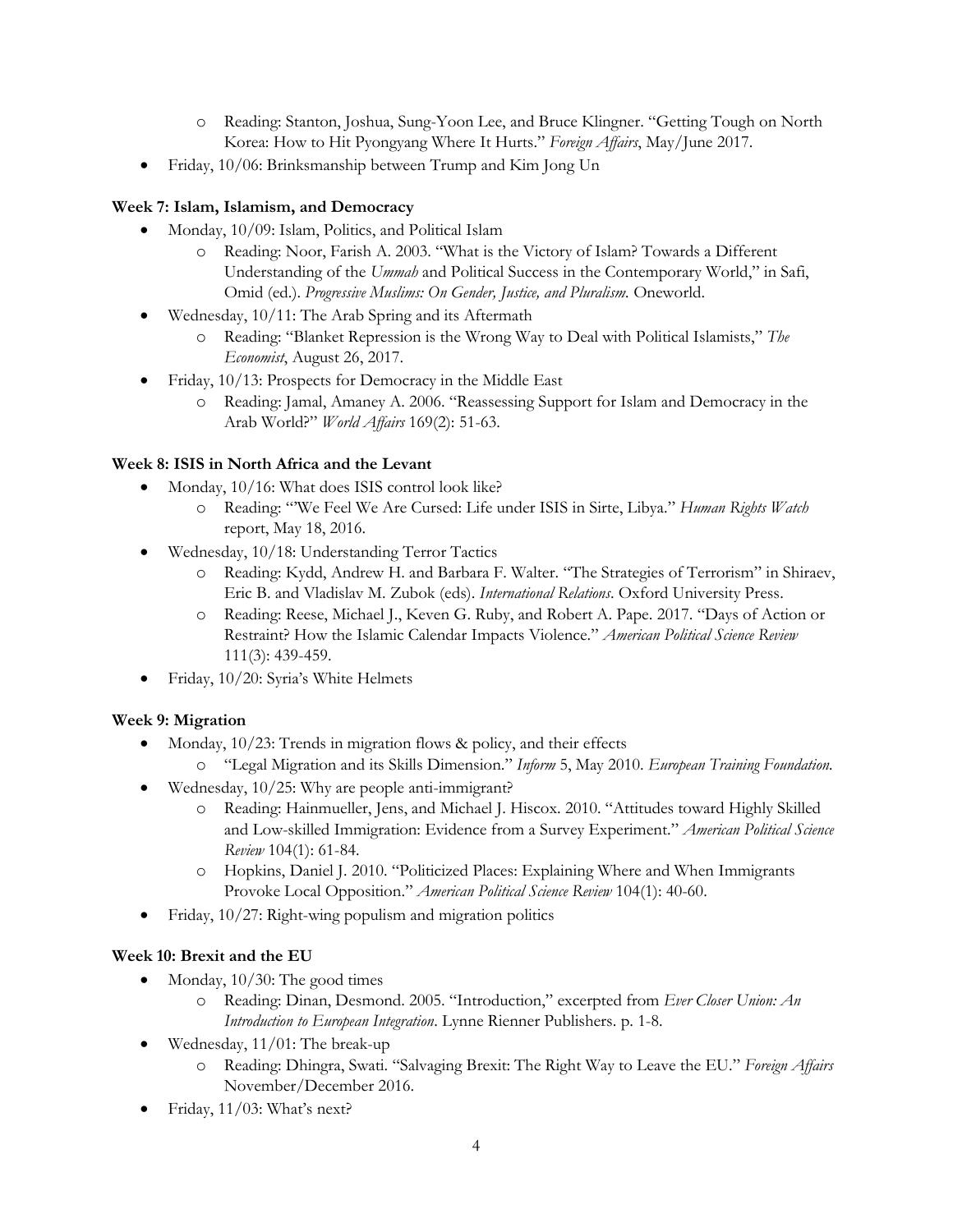## **Week 11: TPP and NAFTA**

- Monday, 11/06: Cooperation in international trade
	- o Reading: Whalley, John. 1998. "Why do countries seek regional trade agreements?" in Frankel, Jeffrey A. (ed.).*The Regionalization of the World Economy*. University of Chicago Press.
- $\bullet$  Wednesday, 11/08
	- o Reading: Granville, Kevin. "What is TPP? Behind the Trade Deal that Died." *The New York Times,* January 23, 2017.
- $\bullet$  Friday,  $11/10$ 
	- o Reading: "How to Improve NAFTA," *The Economist,* August 19, 2017.

## **Week 12: Paris accords and climate**

- Monday, 11/13: Environmental policy in the United States
	- o Nordhaus, Ted, and Alex Trembath. "Trump's Paris Agreement Withdrawal in Context: The Polarization of the Climate Issue Continues." *Foreign Affairs* snapshot, June 5, 2017.
- Wednesday, 11/15: Transnational networks of "green" NGOs
	- o Reading: Rohrschneider, Robert, and Russell J. Dalton. 2002. "A Global Network? Transnational Cooperation among Environmental Groups." *Journal of Politics* 64(2): 510-513.
- Friday, 11/17 **\*\*\*\*no class – IPES annual conference\*\*\*\***

## **Week 13**

**\*\*\*\*no class – Fall Break\*\*\*\***

### **Week 15: Secessionist movements and tenuous statehood**

- Monday, 11/27: Kurdistan
	- o Reading: Ra'anan, Uri. 1990. "The Nation-State Fallacy," in Montville, Joseph V. (ed). *Conflict and Peacemaking in Multiethnic Societies.* Lexington Books.
	- o Reading: Connolly, Kevin. "Iraqi Kurdistan: State-in-the-making?" *BBC News*, October 28, 2013.
- Wednesday, 11/29: Chechnya
	- o Reading: Mirovalev, Mansur. "Chechnya, Russia, and 20 Years of Conflict." *Al Jazeera*, December 11, 2014.
- Friday, 12/01: South Sudan
	- o Reading: Gettleman, Jeffrey. "After Years of Struggle, South Sudan Becomes a New Nation." *The New York Times*, July 9, 2011.

### **Week 15: Visions of the future of international relations**

- Monday,  $12/04$ : Predictions for  $21$ <sup>st</sup> century politics at the end of the Cold War
	- o Huntington, Samuel. 1992. "The Clash of Civilizations?" in Art, Robert J., and Robert Jervis (eds). *International Politics: Enduring Concepts and Contemporary Ideas* (9th ed.). Prentice Hall.
- Wednesday, 12/06: Predictions for 21<sup>st</sup> century politics one decade in
	- o Friedman, George. 2010. "The New Fault Lines," excerpted from *The Next 100 Years: A Forecast for the 21st Century.* Anchor.
- Friday, 12/08: Which future?